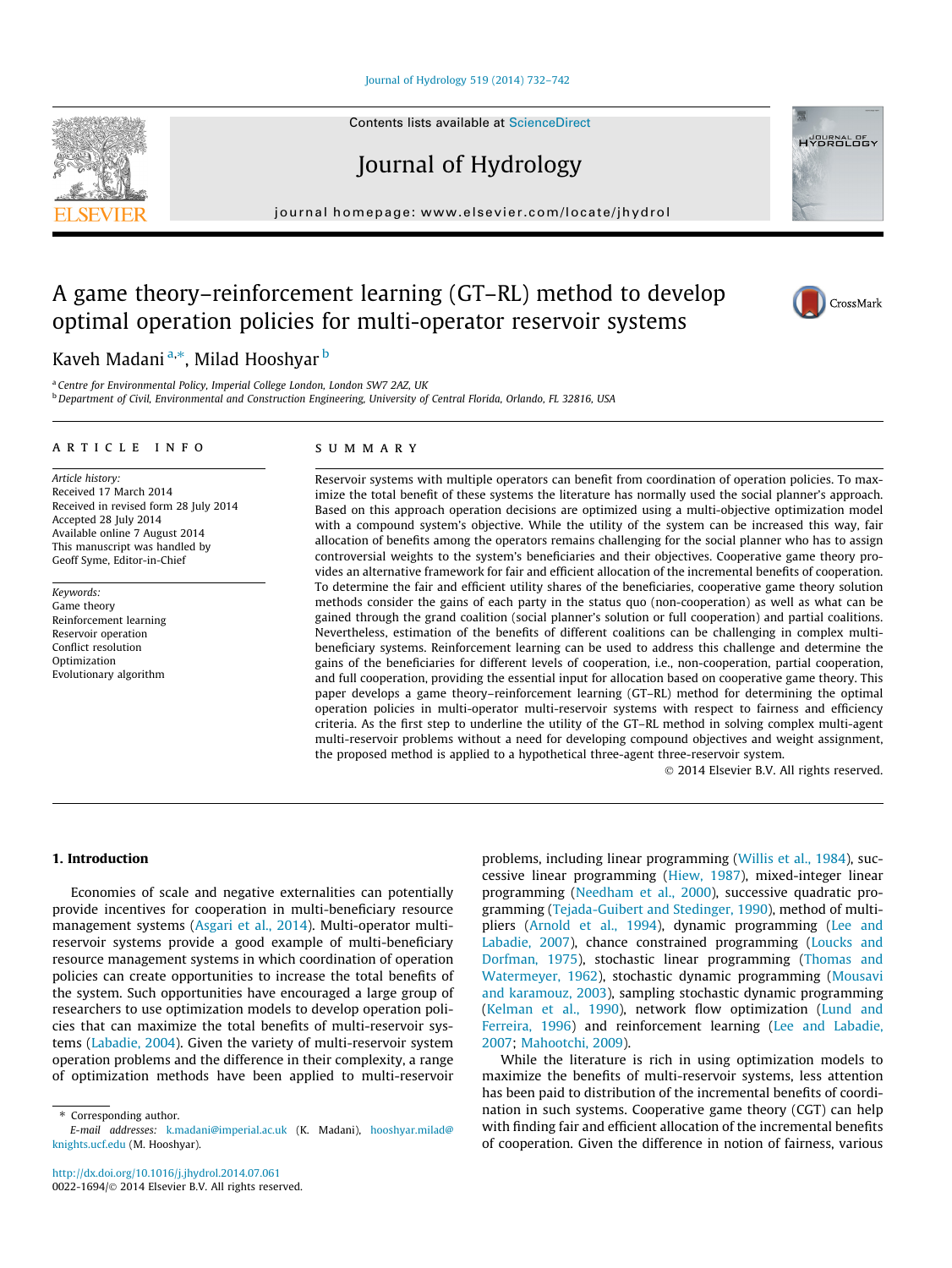<span id="page-1-0"></span>CGT methods propose different allocation solutions. Thus, stability analysis methods are employed to determine the most stable CGT allocation solution with the highest acceptance likelihood in each particular cooperative setting. CGT has been applied to different cost/benefit sharing problems in the water resources field ([Parrachino et al., 2006; Madani, 2010](#page-10-0)) such as cost sharing of a joint enterprise [\(Nakayama and Suzuki, 1976\)](#page-10-0), cost sharing among municipalities [\(Young et al., 1982\)](#page-10-0), multi-objective management of a regional aquifer [\(Szidarovszky et al., 1984\)](#page-10-0), water quality control by farmers ([Ratner and Yaron, 1990](#page-10-0)), management of a regional water development project [\(Dinar, 2001\)](#page-10-0), basin-wide cooperative water resources allocation [\(Wang et al., 2008](#page-10-0)), benefit and water allocation in inter-basin water transfer projects ([Sadegh et al.,](#page-10-0) [2010](#page-10-0)), hydropower licensing [\(Madani, 2011](#page-10-0)), sharing transboundary water systems [\(Teasley and McKinney, 2011; Imen et al.,](#page-10-0) [2012\)](#page-10-0), and cooperative management of shared aquifers [\(Madani](#page-10-0) [and Dinar, 2012\)](#page-10-0), among others.

CGT helps finding the share of each cooperating party from the overall gain, such that all parties remain cooperative. In order for the grand coalition (cooperation among all parties) to be stable, parties must not have any incentive to act non-cooperatively (in a singleton coalition) or form partial coalitions. This means that their gains from participation in the grand coalition must be greater than their possible gains through participating in partial or singleton coalitions. So, to determine the fair and efficient allocation of benefits, CGT considers the values (obtainable benefits) of all possible coalitions of players. Calculation of all coalition values can be challenging in problems with more than a few players, especially in problems with multiple time-steps (e.g., when players need to make monthly decisions with the objective of maximizing their gain over 20 years). This is because not only the players participating in a given coalition would act differently from the status quo, but also because the players who do not join the coalition would change their strategies in response to changed behavior of the other players. In such situations both groups of players (cooperating and non-cooperating) develop their best response strategies resulting in a new equilibrium for which the obtainable benefits of existing coalitions need to be determined. A considerable computational effort is required to calculate the obtainable benefits of all possible coalitions under their best response strategies in games with multiple players. Given the involved complexity, the water resources literature has either overlooked the significance of the possibility of partial coalitions and modifying the best response strategies, or made simplifying assumptions to determine the value of partial coalitions in complex multi-period problems with interacting agents.

To address the existing limitations in the literature this paper develops a new game theory–reinforcement learning (GT–RL) method for solving complex multi-period multi-beneficiary games with interacting agents. Reinforcement learning [\(Sutten and Barto,](#page-10-0) [2000](#page-10-0)) is a simulation-based optimization method which relies on interacting agents to find the optimal (or near-optimal) solution. RL is employed here to develop best response strategies under all possible coalitions in the game and to calculate the obtainable coalition benefits, providing the required information for CGT solution methods in order to determine fair and efficient allocations of the incremental benefits of cooperation. To show the applicability of the proposed method [\(Fig. 1](#page-2-0)), GT–RL is applied to a hypothetical numerical three-operator three-reservoir system in which parties can increase their gains from cooperative hydroelectricity production.

Generally, the GT–RL method ([Fig. 1\)](#page-2-0) has three major steps. First, the obtainable benefits under each possible coalition are obtained by applying the RL algorithm. Then, CGT solution methods are applied to find fair and efficient allocations of the incremental benefits of cooperation among the agents based on different notions of fairness. Finally, stability of each CGT allocation solution is examined using the stability analysis methods to find the allocation solution with the highest acceptance potential. Different components of the GT–RL methods are described in the following sections.

#### 2. Cooperative game theory

CGT is concerned with allocating the incremental benefits of cooperation among the cooperating parties. So, CGT is only applicable when cooperation would generate extra benefits. A necessary condition for full cooperation is that each cooperating party's cooperative gain is higher than what he can achieve non-cooperatively or by participation in smaller coalitions. The interest is normally in the grand coalition involving all players, provided that the maximum incremental benefit is achievable when all parties cooperate.

The following three conditions form the core of the cooperative game, i.e., the set of all allocations that are potentially acceptable by the cooperating parties:

$$
u_i^* \geq u_i \quad \forall i \in \mathbb{N} \tag{1}
$$

$$
\sum_{i \in S} u_i^* \geq v(s) \quad \forall s \in S, \ S \subseteq N \tag{2}
$$

$$
\sum_{i \in N} u_i^* = v(N) \tag{3}
$$

where  $u_i^*$  is the benefit share of the player *i* under cooperation,  $u_i$  is the player i's status quo (non-cooperative) gain, N is the number of players,  $v(s)$  is the total gain of coalition s, and  $v(N)$  is the total gain of the grand coalition involving all players.

The first equation sets the individual rationality condition, requiring that the cooperative gain of each player would be greater than his status quo (non-cooperative) gain. The second conditions sets the group rationality condition, requiring that the total of cooperative gains of any subset of players (subset of N) would be greater that their total gain if they form a coalition together. This condition does not leave any incentive for the players to leave the grand coalition in order to form partial coalitions. The third equation sets the efficiency condition, requiring the total gain under cooperation is fully allocated to the members of the grand coalition.

Based on different notions of fairness, researchers have proposed various solution methods to develop a unique 'fair' cooperative solution. In general, allocation solutions, which do not belong to the core have no practical value. While any solution belonging to the core is potentially acceptable by the cooperating parties, they might have different preferences over the core solutions. Researchers have shown more interest in using CGT solution methods that select the single allocation solution from the core.

Three of the most commonly used CGT solution methods for allocation of the cooperative gains are reviewed here.

## 2.1. Nash–Harsanyi bargaining solution

[Harsanyi \(1959\)](#page-10-0) suggested the following optimization model for finding the fair cooperative solution for the n-player bargaining game over sharing the cooperation benefits as an extension to the 2-player bargaining solution proposed by [Nash \(1953\)](#page-10-0).

$$
\text{Max} \prod_{i=1}^{n} (u_i^* - u_i) \tag{4}
$$

subject to the core conditions (Eqs.  $(1)$ – $(3)$ ).

This optimization model maximizes the product of the incremental gain of the players from cooperation. The optimization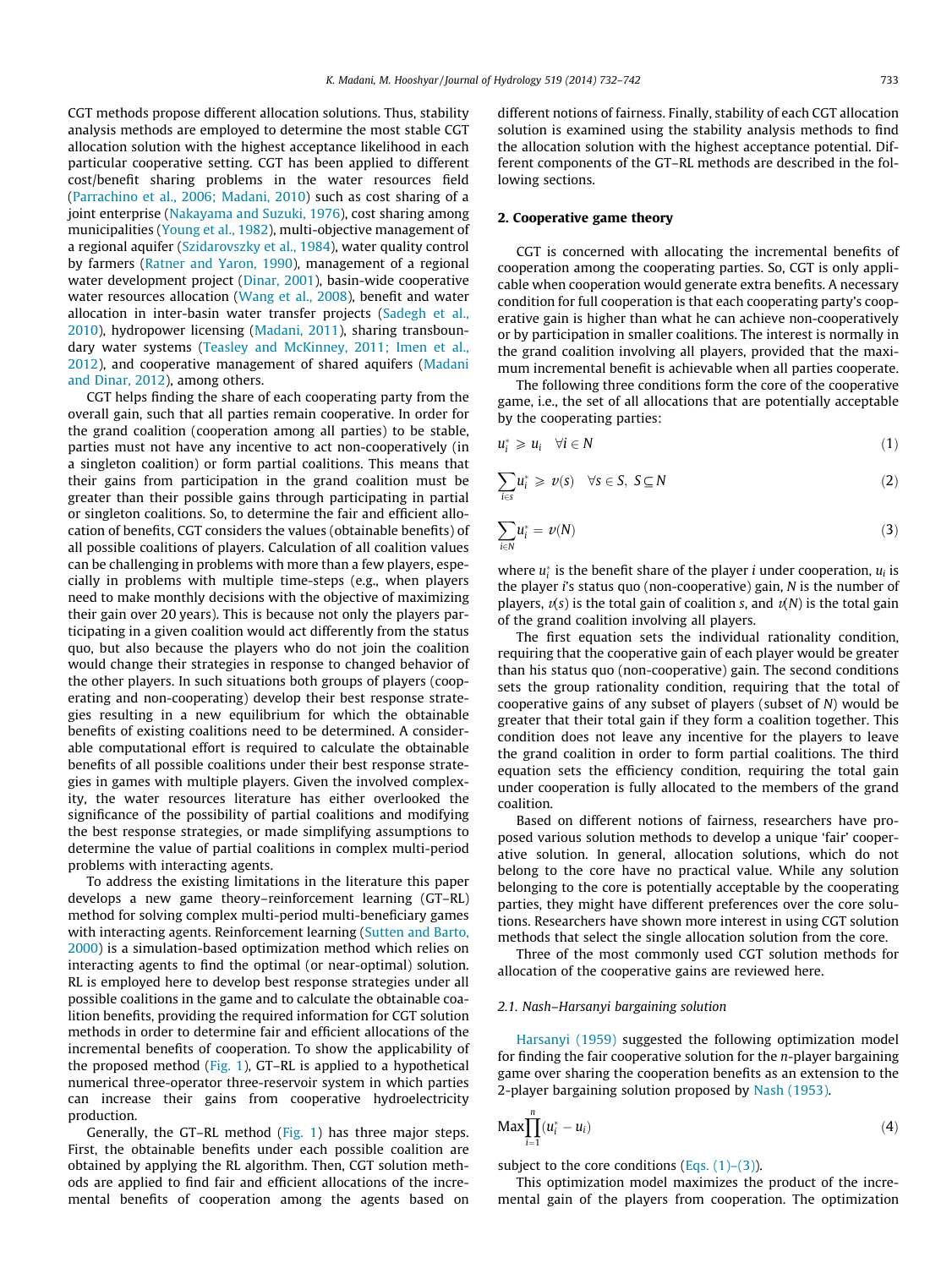<span id="page-2-0"></span>

Fig. 1. The general procedure of developing stable cooperative reservoir operations solutions based on the RL-GT method.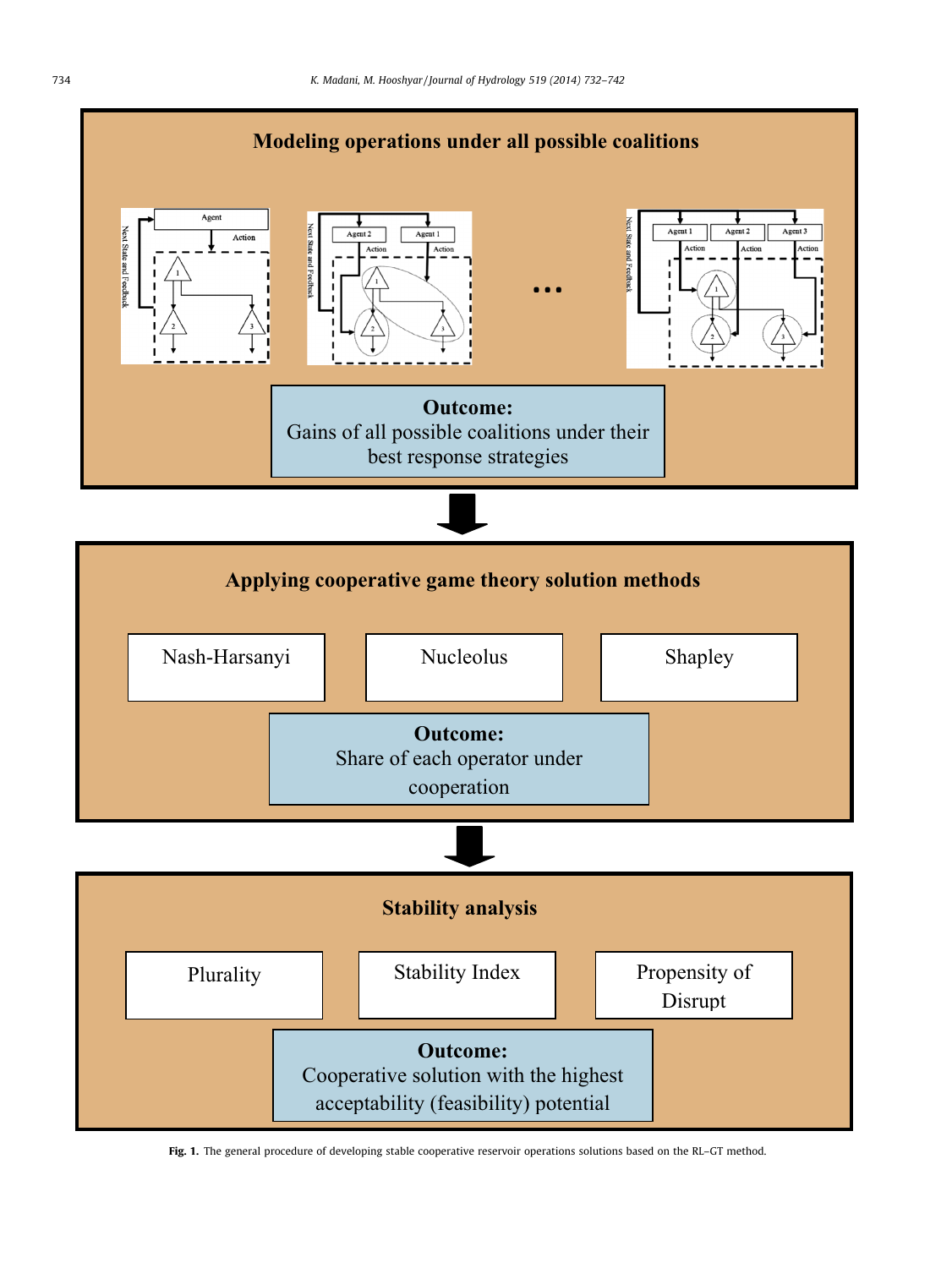constraints (Eqs.  $(1)$ – $(3)$ ) ensures that the optimization solution belongs to the core if the core is non-empty.

#### 2.2. The Shapley value

[Shapley \(1953\)](#page-10-0) proposed the following equation for calculation of the fair gain of the players from cooperation:

$$
u_i^* = \sum_{\substack{S \subseteq N}} \frac{(n-|S|)!(|S|-1)!}{n!} (\nu(s) - \nu(s - \{i\}))
$$
(5)  
 $i \in S$ 

where  $n$  is the total number of players,  $|s|$  is the number of members in coalition s, and  $v(s - {i})$  is the value of coalition s without member i.

Shapley's solution concept – Shapley value – defines a unique symmetric payoff vector. It determines the fair allocations based on the weighted average of the players' contributions to different coalitions and sequences, and assigns a zero gain to null players (players whose inclusion in the coalition does not result in any incremental benefit).

#### 2.3. Nucleolus

Nucleolus [\(Schmeidler, 1969\)](#page-10-0) is another commonly used cooperative game theoretic solution method. To find the fair allocation Nucleolus minimizes the dissatisfaction of the most dissatisfied coalition by imposing tax  $(\varepsilon)$  to all coalitions and keeping them in the core. The optimal level of tax and the allocation solution based on the Nucleolus concept can be determined using the following optimization model:

$$
\mathsf{Max}\ \varepsilon \tag{6}
$$

subject to:

$$
\varepsilon \leqslant \sum_{i \in S} u_i^* - v(s) \quad \forall s \in S, \ S \subseteq N
$$
\nEq. (3)

where  $\sum_{i\in s}u_i^* - v(s)$  is the loss of players in coalition s if they leave the grand coalition.

The above optimization model has a unique solution belonging to the core if the core is not empty.

#### 3. Reinforcement learning

Estimating the values of all possible coalitions  $(v(s))$  is essential to successful application of CGT concepts (e.g., Nash–Harsanyi, Shapley and Nucleolus). As discussed earlier, calculation of coalition values can be challenging in complex multi-step multi-agent water problems with significant externalities, especially when non-cooperative parties have a chance to change their strategies in response to formation of partial coalitions by other players. Multi-agent reinforcement learning (RL) can be used to address this challenge and derive the best response strategies of all combinations of non-cooperative (staying out of coalitions) and cooperative (participating in coalitions) players.

Inspired by behaviorist psychology, RL [\(Sutten and Barto, 2000\)](#page-10-0) is a simulation-based optimization method that utilizes interacting agents to find the optimal (or near-optimal) policy of an agent through interaction with an environment that includes all other active agents. Based on this evolutionary computational method, the learner (agent) is trained to take optimal (or near-optimal) actions through interaction with the environment. In contrast to supervised learning methods requiring example policies to be provided by an external supervisor (e.g., Artificial Neural Networks), the RL-based learning process is conducted through interaction with a dynamic environment and by analyzing the feedbacks from earlier decisions ([Sutten and Barto, 2000](#page-10-0)).

RL comprises two main elements, the agent (learner) and the learning environment. Through a learning process, the agent finds out the set of optimal actions that can affect the environment. The agent has to be able to take any action included in the set of admissible actions, defined by the modeler (e.g., different values of water release from a reservoir) and to sense the feedbacks of his actions. Feedback is the only guide for the agent to improve its decisions. Environment is defined as the set of states which the agent might visit. The aim of learning is to find the optimal action in each state. In simple reservoir operations, for example, the agent can be the operator who makes release decisions. The set of discrete reservoir storage levels can be considered as the environment. The objective of learning in this case would be finding the best release strategy for a given level of storage with respect to the operation objective(s) (e.g., maximizing the hydropower generation profits, minimizing expected flood costs, minimizing water shortage costs, maximizing recreational benefits) and constraints (e.g., upper and lower storage/release levels, maximum ramping rate, maximum temperature).

Q-Learning ([Watkins, 1989; Watkins and Dayan, 1992\)](#page-10-0) is one of the commonly used RL techniques for finding the optimal policy (set of actions) for any finite Markov decision process. Q-Learning is a simulation-based version of Stochastic Dynamic Programming (SDP) [\(Gosavi, 2003\)](#page-10-0). Based on this method, the value function of SDP, which is a value defined for every pair of action–state, is estimated using the Robbins–Monro algorithm ([Robbins and Monro,](#page-10-0) [1951\)](#page-10-0). The value function here has the same meaning as in SDP and includes two main components: immediate reward and accumulated reward. Because in RL the learning process is implemented by direct interaction with the environment, value functions have to be updated after each interaction using the following equation ([Gosavi, 2003\)](#page-10-0):

$$
Q_{new}(s, a) = Q_{old}(s, a) + \alpha
$$
  
 
$$
\times [r_{ss'}(a) + \gamma \max_{b \in A(s')} Q_{old}(s', b) - Q_{old}(s, a)]
$$
 (8)

where  $Q(s, a)$  represents the accumulated reward of the agent once the agent takes action  $a$  in state s; the subscript old/new refers to before/after taking action a; s' is the next state;  $r_{ss}(a)$  is the immediate reward when action  $a$  is taken for transition from state  $s$  to state  $s'$ ;  $b \in A(s')$  is an action from the set of admissible actions (defined by the modeler) in state s'  $(A(s'))$ ;  $\alpha$  is the learning parameter (i.e., the rate by which the Q-factors are updated) equal to  $1/$  $(NOV(s, a))$ ; NOV $(s, a)$  is the number of times that action–state pair (s, a) has been visited (tried) so far; and  $\gamma$  < 1 is the discount factor which depreciates the effect of agent's previous decisions on the accumulated reward.

Theoretically, RL will converge to an optimal policy if ([Gosavi,](#page-10-0) [2003](#page-10-0)):

1. 
$$
\alpha = \frac{1}{\text{NOV}(s,a)}
$$
  $\forall s, a$   
2.  $\gamma < 1$   
3. NOV(s, a)  $\rightarrow \infty$   $\forall s, a$ 

Since meeting the third condition is computationally intensive, RL convergence can be ensured by reasonable manual modification (tuning) of the solution algorithm variables/parameters to speed up the convergence process. Appropriate values of the tuning variables are normally determined through an iterative process involving exploratory runs by the modeler, who ensures that learning curves of the agents do not show instabilities and unreasonable behavior. Tuning involves setting  $\alpha = \frac{A_0}{NOV(s,a)}$ , determining a value for  $A_0$  (where  $A_0$  < 1), and adjusting  $\gamma$  to reduce the effects of initial observations of the agent on the final solution. Heuristic action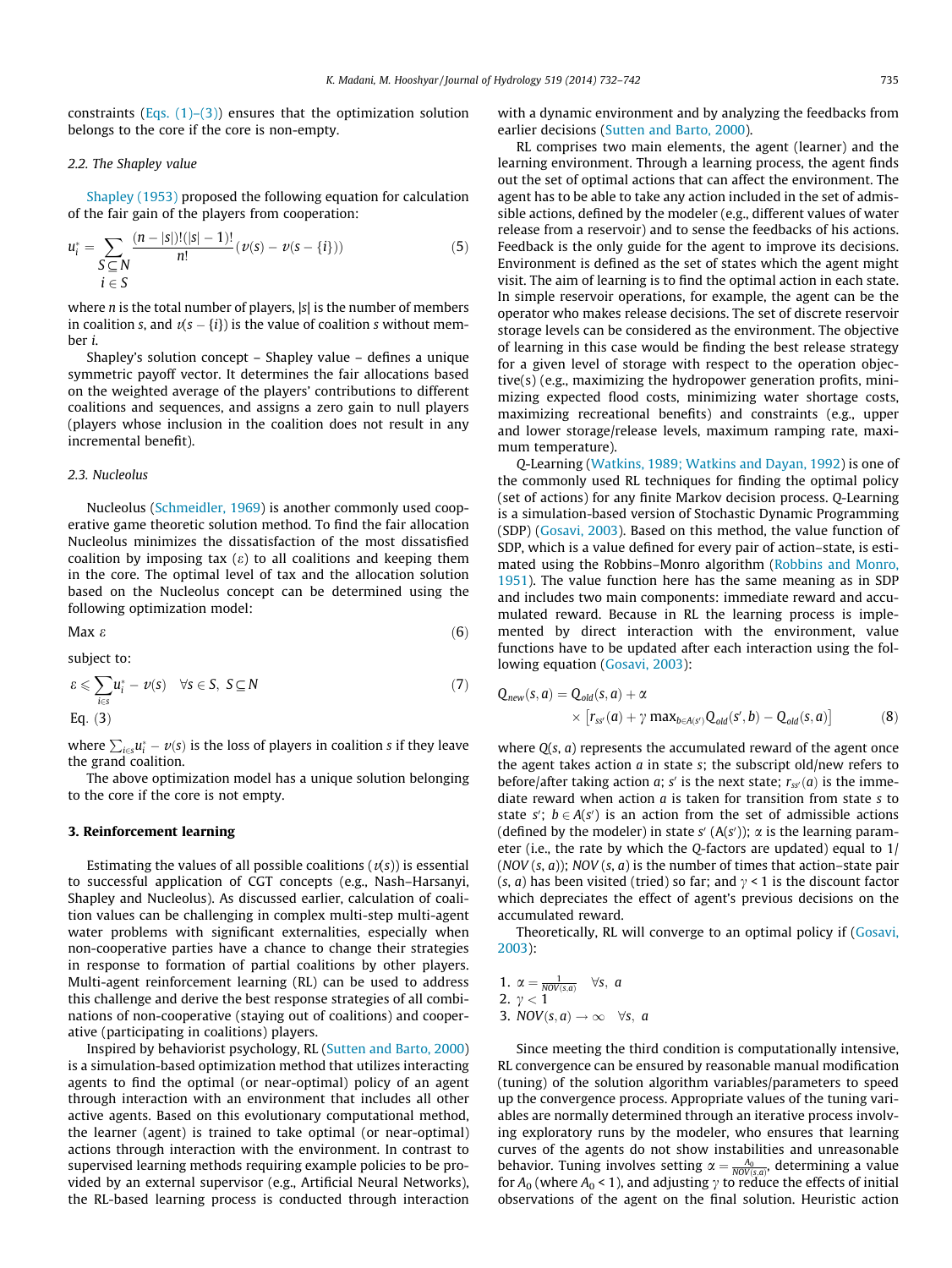taking methods such as e-greedy [\(Gosavi, 2003\)](#page-10-0) (illustrated later) can be employed to help the agent make better decisions and sufficiently visit the near-optimal solutions.

The water resources literature includes application of RL to different problems. [Bergez et al. \(2001\)](#page-10-0) compared the performance of RL with DP in identifying optimal starting irrigation strategies when a limited amount of water is available for irrigation. They concluded that RL outperforms DP when the budget of simulations is limited due to computational constraints. [Lee and Labadie \(2007\)](#page-10-0) applied Q-Learning to a two-reservoir system in South Korea to find the optimal operational policy. Performance of Q-learning was compared with some SDP-based optimization methods including Sampling Stochastic Dynamic Programming (SSDP) and implicit stochastic optimization using Dynamic Programming (DP). Their results showed that Q-learning outperformed the other two methods. [Mahootchi et al. \(2007\)](#page-10-0) used an opposition-based technique to speed up the convergence of Q-learning in reservoir operations problems. [Castelletti et al. \(2010\)](#page-10-0) developed a new method based on RL and tree-based regression to improve the computational efficiency of the learning process. In comparison with SDP, the tree-based RL was found to have a better performance and to be computationally more tractable.

The reviewed water resources studies have used RL as a heuristic optimization method to solve non-linear optimization problems in a social planner mode, where a single central decision maker (learning agent) optimizes its decisions to maximize the compound benefits of the system. Due to its nature, RL also has a strong potential to solve multi-agent problems in which each agent or group of agents simultaneously and independently maximize their own objective functions, creating externalities for each other. This study shows how to take advantage of this capability of RL in an example multi-agent multi-period problem. In this hypothetical numerical problem, the operators of three interconnected hydropower reservoirs try to coordinate their strategies in order to maximize their benefits while challenged with finding a fair and efficient allocation scheme to share the incremental benefits of cooperation.

## 4. Numerical example

The proposed GT–RL method ([Fig. 1\)](#page-2-0) is applied to a hypothetical multi-reservoir system. The example system (Fig. 2) includes three

## Table 1

Hydroelectricity production profit per unit of water release (\$/cubic meters).

reservoirs, connected through channels. These reservoirs are used for hydroelectricity production. For simplicity, the benefit of power generation is assumed to be a linear function of release. It is also assumed that these reservoirs are high-head single-purpose units with negligible head-storage effects (similar to the single-purpose high-head hydropower production reservoirs in California [\(Madani](#page-10-0) [et al., 2014a](#page-10-0))).

The following two sections present the objective function of the agents and their operations constraints in the hypothetical example. Sections [4.3–4.5](#page-5-0) describe the procedure of finding the best response strategies of the agents and calculation of the obtainable benefits under all possible coalitions (grand coalition, partial coalitions and singleton coalitions). Sections [4.6](#page-8-0) and [4.7](#page-8-0) present the resulting game theoretic allocation solutions and the procedure for finding the most stable allocation solution.

# 4.1. Objective function

The objective of each agent  $i$  is to maximize the annual revenue of hydroelectricity generation from the reservoir it is operating by finding the best monthly release policy (rule curve):

$$
\text{Max} \sum_{j=1}^{N} \sum_{t=1}^{T} b_i^t \times R_{ij}^t \tag{9}
$$

where  $R_{ij}^t$  is the amount of release from reservoir *i* to reservoir *j* through the *ij* channel in month  $t$  (*j* is emitted from the equation when there is no reservoir at the end of the release channel),  $b_i^t$  is the benefit per unit of water release in month  $t$  (Table 1), and  $N$  is the number of channels below reservoir i.

It is assumed that the average cost per unit energy produced is constant in the whole system (irrespective of the choice of reservoir for energy generation). In this case, revenue maximization is a surrogate for profit maximization.

#### 4.2. Major optimization constraints

#### 4.2.1. Continuity equation

This equality constraint is imposed for conservation of mass:

$$
S_i^{t+1} = S_i^t - \sum_{j=1}^N R_{ij}^t + I_i^t - \nu_i^t + \sum_{j=1}^N R_{ji}^t, \quad \forall i = 1...N \& t = 1...T \tag{10}
$$

where  $I_i^t$  is the amount of inflow to reservoir *i* in month *t* [\(Table 2\)](#page-5-0) and  $S_i^t$  is the volume of stored water in reservoir *i*,  $v_i^t$  is the water loss at reservoir  $i$  in month  $t$ , including evaporative and seepage losses. The value of release from one reservoir to another is always is zero when the two reservoirs are not connected directly.

#### 4.2.2. Storage limits

The water storage in the reservoir should be kept within a certain range to maintain the required head for hydropower operations without creating an excessive risk of flooding:

$$
S_{i,min} \leqslant S_i^t \leqslant S_{i,max} \tag{11}
$$

where  $S_{i,max}$  and  $S_{i,min}$  are the maximum and minimum volume of Fig. 2. Schematic representation of the example problem. Stored water in reservoir i, respectively [\(Table 3](#page-5-0)).

|          | Jan   | Feb   | Mar   | Apr   | May   | lun   | Jul   | Aug   | Sep   | Oct   | Nov   | Dec   |
|----------|-------|-------|-------|-------|-------|-------|-------|-------|-------|-------|-------|-------|
| $R_{12}$ | 0.210 | 0.200 | 0.190 | 0.180 | 0.170 | 0.160 | 0.010 | 0.010 | 0.010 | 0.010 | 0.010 | 0.010 |
| $R_{13}$ | 0.210 | 0.200 | 0.190 | 0.180 | 0.170 | 0.160 | 0.010 | 0.010 | 0.010 | 0.010 | 0.010 | 0.010 |
| $R_2$    | 0.005 | 0.005 | 0.005 | 0.005 | 0.005 | 0.005 | 0.180 | 0.190 | 0.200 | 0.210 | 0.220 | 0.230 |
| $R_{3}$  | 0.005 | 0.005 | 0.005 | 0.005 | 0.005 | 0.005 | 0.180 | 0.190 | 0.200 | 0.210 | 0.220 | 0.230 |

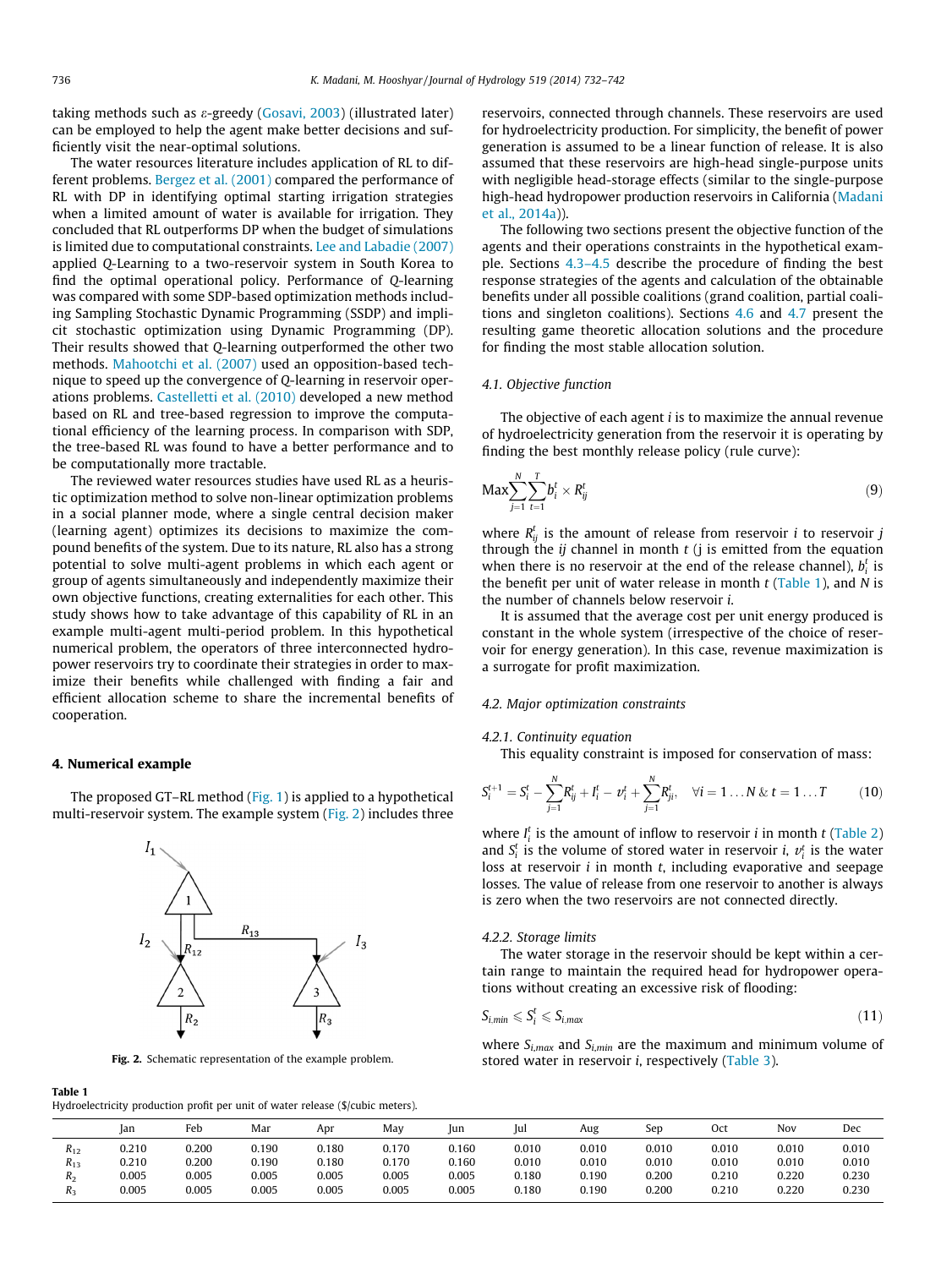<span id="page-5-0"></span>

| Table 2                          |  |
|----------------------------------|--|
| Monthly reservoir inflows (MCM). |  |

|             | Jan   | Feb       | Mar<br>the contract of the contract of | Apr  | May  | lun  | Jul       | Aug                  | Sep            | Oct       | Nov        | Dec  |
|-------------|-------|-----------|----------------------------------------|------|------|------|-----------|----------------------|----------------|-----------|------------|------|
| Reservoir   | 117.3 | 143.0     | 62.3                                   | 31.2 | 20.8 | 11.7 | 4.5       | 4.8                  | ے.ر            | 4.8       | - -<br>ر., | 61.6 |
| Reservoir 2 | 85.5  | 99.8<br>. | 56.0                                   | 44.8 | 34.2 | 17.5 | 10.3<br>. | $\sim$ $\sim$<br>7.6 | 6.3            | 55<br>ر.ر | 6.8<br>.   | 38.6 |
| Reservoir 3 | 42.1  | 47.4      | 221<br>zz.i                            | 16.2 | 12.7 | 17.4 | 14.8      |                      | $ \sim$<br>5.3 | 4.3       | 5.b        | 19.7 |

## Table 3

Upper and lower bounds of release and storage (MCM).

|                            |                                  | $R_{max}$  | $R_{min}$ | $5_{max}$       | ) min |
|----------------------------|----------------------------------|------------|-----------|-----------------|-------|
| Reservoir 1                | To reservoir 2<br>To reservoir 3 | 100<br>70  |           | 300<br>$^{(1)}$ |       |
| Reservoir 2<br>Reservoir 3 |                                  | 200<br>150 |           | 150<br>100      |       |



Fig. 3. Single-agent (grand coalition operations).

#### 4.2.3. Release limits

The release constraints are imposed by the maximum capacity of outlets or downstream reaches and the minimum required environmental flows (if any).

$$
R_{ij,Min} \leqslant \sum_{j=1}^{N} R_{ij}^{t} \leqslant R_{ij,Max} \tag{12}
$$

where  $R_{ij,Max}$  and  $R_{ij,Min}$  are maximum and minimum releases from reservoir i, into channel ij, respectively (Table 3).

#### 4.3. Optimization in the social planner mode (grand coalition)

Conventional systems engineering applications in the water resources management context normally optimize the system in the social planner mode. The inherent assumption of this type of planning is that the interest is in maximizing the social welfare of the system based on collective action. So, in this case, the social planner assumes that the parties are willing to fully cooperate based on group (collective) rationality in order to maximize the total benefits of the system ([Madani and Dinar, 2012\)](#page-10-0).

Past applications of RL in water resources planning also maximize the benefits in the social planner mode, putting one agent in charge of the whole system. Similarly, to calculate the total obtainable benefits by the grand coalition, we can assume that the 3-reservoir system is run by a single agent (Fig. 3) who tries to maximize the total benefits of the system. In the grand coalition, the state of the social planner agent is a vector of storages in reservoirs 1–3 and its action is a vector of releases from these reservoirs.

Here, the number of learning episodes was set to 100, each containing 100 years of simulation. This means that the agent starts by learning through 100 years of simulations (episode 1). The system is reset then to a new (random) initial state and the learning process continues for another 100 years (episode 2). This process continues for 100 episodes. Selection of the number of required episodes and simulation steps (years in this case) is one of the model tuning steps. Longer episodes and simulation periods are more desirable in general when there is no computational budget limitation. The number and length of learning episodes are selected based on the preliminary (exploratory) model runs and must to be sufficiently large to ensure convergence to the optimal solution. Exploratory runs in this study suggested that 100 episodes would be sufficient for RL's convergence in all three modeling modes. As another tuning element,  $A_0$  was also set to 0.9 for all model runs in this study.

The steps of learning process of a single (social planner) agent in charge of the whole system are as follows:

- 1. For each episode  $n = 1, \ldots, 100$ 
	- 1.1. For each year  $y = 1, ..., 100$ 
		- 1.1.1. For each month  $t = 1, ..., 12$

1.1.1.1. Take action: The social planner agent takes action a from a set of admissible (feasible) actions defined by the modeler. This action is a vector of releases from all three reservoirs.

In this study, we use  $\varepsilon$ -greedy as a heuristic action taking method to improve the learning process. Based on the  $\varepsilon$ -greedy method ([Gosavi, 2003\)](#page-10-0), the agent might take a random action with a probability of  $\varepsilon$  (exploration) or takes the best (current) action with a probability of  $1 - \varepsilon$ (exploitation). The current best action is the best action based on agent's current knowledge and might change as the learning proceeds. Exploration ensures that the agent is not stuck in a local optimum by giving the agent a chance of taking random actions. The probability of exploration diminishes in the later stages of the learning process. Here, we assumed that  $\varepsilon$  decreases linearly from 1.0 in episode 1 to 0.5 in episode 100 as the agent gains more experience.

It is noteworthy that a sufficiently large number of episodes helps ensuring that the agent is provided with sufficient exploration opportunities to avoid local optima. Also, given that each episode is independent from other episodes and has random initial conditions (e.g., reservoir storage level), having more episodes minimizes the effect of the initial conditions on the optimum policy developed by the agent and lets the agent explore different initial conditions.

1.1.1.2. Calculate the immediate reward: Assuming that the agent is in state  $s$  and will move to state  $s'$  by taking action *a* (a vector of  $R_{ij}^t$ ), the feedback of action *a* in state *s*  $(r_{ss}^t)$  is calculated using Eq. (13):

$$
r_{ss'}^t = \sum_{i=1}^N \sum_{j=1}^N b_i^t \times R_{ij}^t
$$
\n(13)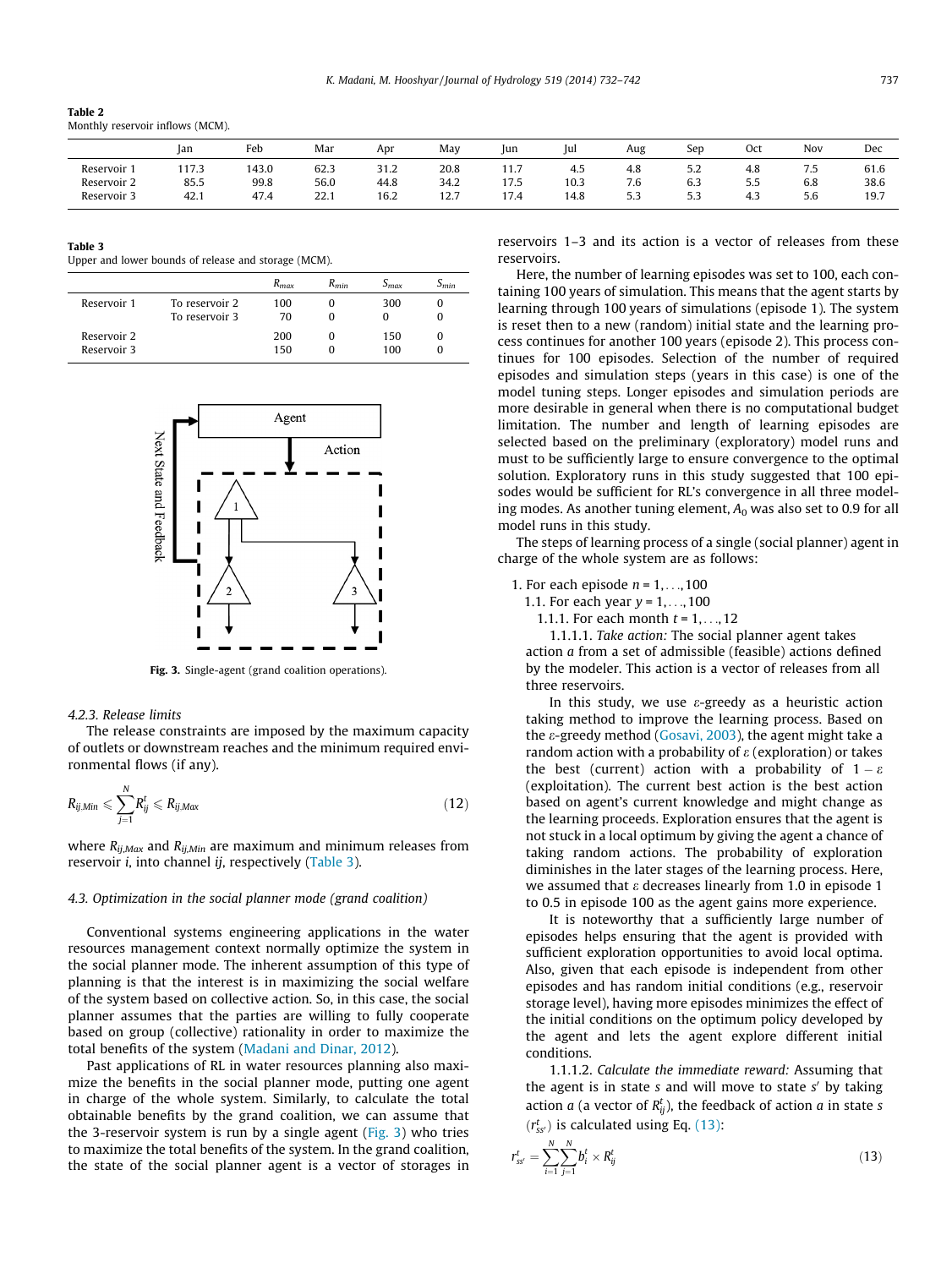<span id="page-6-0"></span>If the decision taken in step 1.1.1.1 is not feasible, the agent does not receive a full reward. In other words, the actual reward will be less than the perceived reward. For example, if the agent decides to release 20 units of water while the available water is 10 units only, the agent gets rewarded for releasing 10 units (all the available water) only which will be less than the perceived reward for 20 units. Based on this feedback the agent learns to avoid infeasible release strategies in the future years/episodes whenever making decisions in the exploitation mode (based on past decisions) as opposed to the exploration (random) mode that ignores previous feedback.

1.1.1.3. Update the Q-factor: Based on the feedback received in step 1.1.1.2, the agent updates its Q-factor using the following equation:

$$
Q_{new}^{t}(s, a) = Q_{old}^{t}(s, a)
$$
  
 
$$
+ \alpha \times \left[r_{ss}^{t'}(a) + \gamma \max_{b \in A(s')} Q_{old}^{t+1}(s', b) - Q_{old}^{t}(s, a)\right]
$$
 (14)

where superscripts  $t$  and  $t+1$  refer to the current month and next month, respectively; and subscripts new and old refer to the current year and previous year, respectively. For example, combination  $t + 1$ , old corresponds to the  $t + 1$  (next) month in the *old* (previous) year.

Based on preliminary model runs, the discount factor  $(\gamma)$ was set to 0.7 in this case to ensure appropriate convergence.

1.1.1.4. Update the policy: Using the updated Q-factor in time-step t, the agent updates its policy (release decision) for state s using the following equation:

$$
\pi^t(s) = \arg \max_a Q^t(s, a) \tag{15}
$$

It most be noted that the agent's policy in a given time step is essentially a rule curve that specifics the best vector of releases (from the reservoirs controlled by that agent) for different vectors of storages in these reservoirs in that time step. In this case, the social planner agent's policy specifies the best release levels from the three reservoirs for each unique combination of storage levels in these reservoirs.

1.1.2. End loop

1.2. End loop

1.3. Evaluate policy performance: At the end of each episode, performance of the developed policy is tested by applying this policy in a simulation model which is run for a sufficiently long period. To ensure that initial conditions have no effect on the policy performance, simulations continue until the annual revenue becomes constant. The average annual revenue of the system over the simulation period is then considered as a measure to evaluate the performance of the developed policy.

2. End loop



Fig. 4 shows the learning curve of the social planner agent. This curve shows how the performance of the agent's selected policy changes in each episode. In this numerical example, the social planner agent could develop a policy resulting in an average annual revenue of \$163 million.

# 4.4. Optimal operations of partial coalitions

In absence of the grand coalition, parties might form partial coalitions or act individually (in singleton coalitions). So, there is a need to calculate the obtainable benefits of all possible coalitions in the game. To find the obtainable benefits under partial coalitions, the best response strategies of the cooperating and noncooperating parties need to be identified. Given that a coalition needs at least two members, in the example case, only one partial coalition (with two members) is possible at a time. In this case, it is assumed that one agent is running the reservoirs belonging to the coalition members and another agent operates the non-cooperative reservoir. So, the problem is solved in a multi-agent mode with two agents. For example, for coalition {1,3}, one agent is assigned to reservoirs 1 and 3 and another agent is assigned to reservoir 2 (Fig. 5). The first agent maximizes the overall revenue of the coalition, while the other agent is maximizes its benefit from reservoir 2. In this case, the state of agent 1 is the vector of storages of reservoirs 1 and 3 and its action is the vector of releases of reservoirs 1 and 3. Storage of reservoir 2 and its release are the state and action of agent 2. The maximum obtainable benefit of the two sides occurs at the non-cooperative Nash equilibrium in which both parties are using their best response strategies.

The learning process is the same as in the social planner condition. The only difference is that here there are multiple (two in this case) agents. Same as in the social planner mode, in this numerical example, the learning procedure included 100 episodes, each one containing 35 years of simulations. Here, the learning process for the partial coalition mode is explained for an example case where coalition {1, 3} operates against singleton coalition {2}.

1. For each episode ( $n = 1, \ldots, 100$ )

- 1.1. For each year  $(y = 1, ..., 35)$ 
	- 1.1.1. For each month  $(t = 1, ..., 12)$

1.1.1.1. Take action: Agent 1 (representing operators 1 and 3) takes action  $a_1$ . The action is a vector of releases from reservoirs 1 and 3. At the same time, agent 2 (operator 2) takes action  $a_2$ , which is the release from reservoir 2. Actions are made based on the  $\varepsilon$ -greedy method explained earlier.



Fig. 4. Learning curve of the social planner agent. Fig. 5. Multi-agent operations for coalition of operators 1 and 3 against operator 2.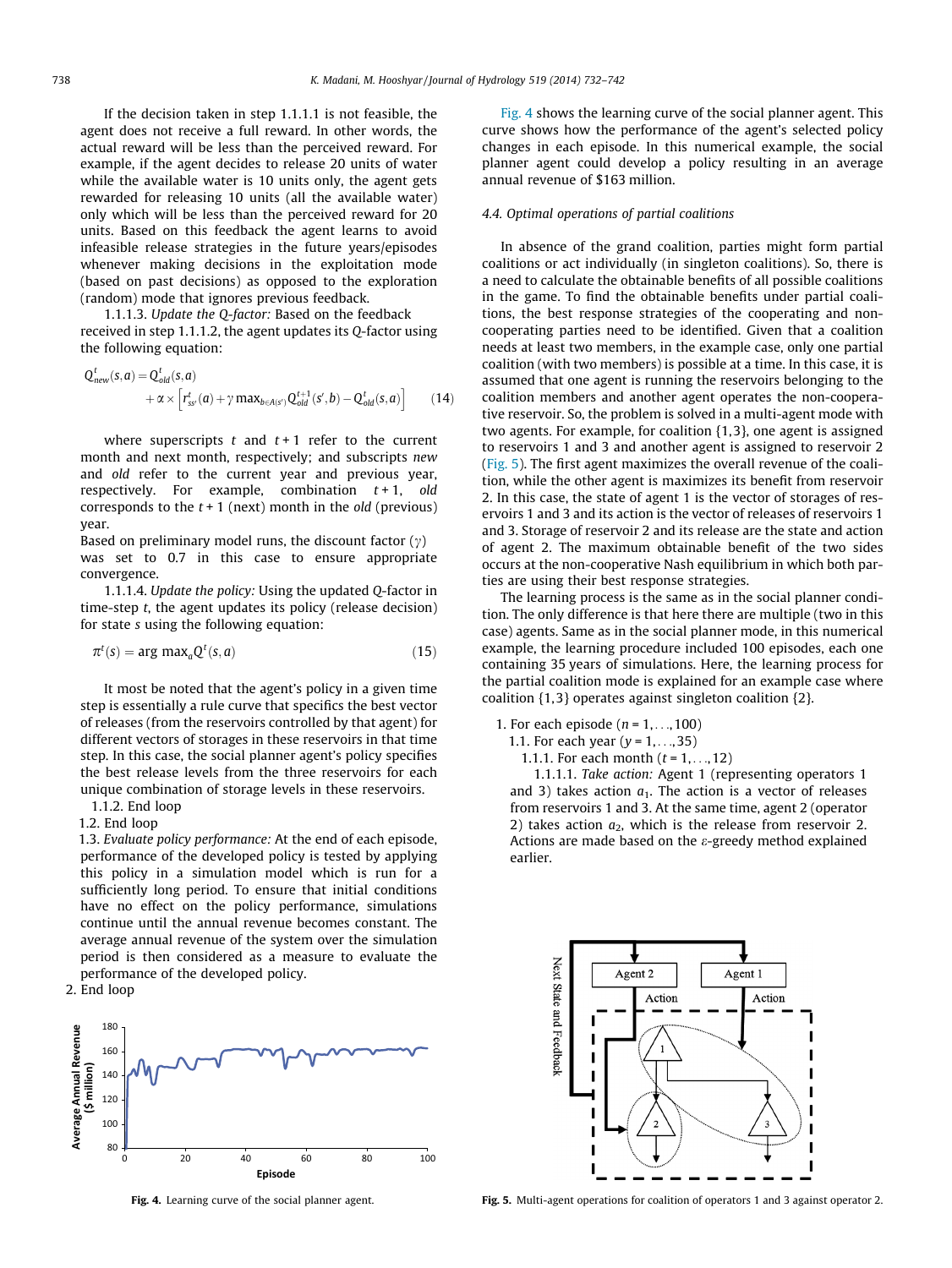<span id="page-7-0"></span>

Fig. 6. Learning curves for agent 1, running coalition {1,3}, and agent 2, in charge of coalition {2}.

1.1.1.2. Calculate the immediate reward: Assuming that agent  $i$  is in state  $s_i$  and will go to state  $s_i^\prime$  by taking action  $a_i$ , the feedback of action  $a_i$   $\left( r_{i,s_is'_i}^t \right)$  is calculated using Eq. (16):

$$
r_{i,s_is'_i}^t = \begin{cases} \sum_{j=1,3} b_i^t \times R_{ij}^t, & i=1\\ \sum_{j=2} b_i^t \times R_{ij}^t, & i=2 \end{cases}
$$
 (16)

1.1.1.3. Update the Q-factor: Having the feedback calculated in step 1.1.1.2, each agent i updates its Q-factor using the following equation:

$$
Q_{inew}^{t}(si, ai) = Q_{iold}^{t}(si, ai)
$$
  
+  $\alpha \times \left[r_{i,sis'i}^{t}(ai) + \gamma \max_{b \in A(s'i)} Q_{iold}^{t+1}(s'i, b) - Q_{iold}^{t}(si, ai)\right],$  (17)

Based on preliminary model runs, the discount factor  $(y)$  was set to 0.9 in this case to ensure appropriate convergence.

1.1.1.4. Update policy: Using the updated Q-factor, each agent's policy is updated using the following equation:

$$
\pi_i^t(s_i) = \arg \max_a Q^t(s_i, a), \quad \forall i \tag{18}
$$

1.1.2. End loop

1.2. End loop

1.3. Evaluate policy performance: Similar to the previous case, at the end of each episode, performance of the developed policies are tested by applying these policies in a simulation model which is run for a sufficiently long period. To ensure that initial conditions have no effect on policy performance, simulations continue until the annual revenues become constant. The total average annual revenues of reservoirs 1 and 3 over the simulation period is considered as a performance measure for agent 1 to evaluate its policy performance, and the average annual revenue of reservoir 2 over the simulation period is used by agent 2 to evaluate the performance of its policy.

2. End loop

#### Table 4

Obtainable benefits of each reservoir for different levels of cooperation (\$ million).



Fig. 7. Multi-agent operations in the fully non-cooperative mode.



Fig. 8. Learning curves of the three agents in the fully non-cooperative mode.

Fig. 6 shows the learning curves of agent 1, in charge of the {1,3} coalition and agent 2, operating reservoir 2. This figure shows how the two agents develop their best response strategies over time in the competitive environment. Agent 1, has found a policy with a total average annual revenue of \$90.18 million for reservoirs 1 and 3, while agent 2 has selected a policy leading to average annual revenue of \$43.11 million for reservoir 2. The total obtained benefits in this case is \$133.29 million per year which is 82% of the total obtainable benefits in the social planner (full cooperation) mode.

The learning outcomes of other partial coalitions can be evaluated similarly. The obtainable revenue of each reservoir through partial coalitions is report in Table 4.

#### 4.5. Optimization in the non-cooperative mode (singleton coalitions)

In the non-cooperative mode, three independent agents operate the system by making uncoordinated decisions in a competitive environment. Each agent is responsible for only one reservoir (Fig. 7). The learning process is exactly the same as the process explained for partial coalitions in Section [4.4.](#page-6-0) The only difference is that in this case there are three agents (instead of two) that make

| Optimization model | Coalitions            | Optimization model | Reservoir | Reservoir 2 | Reservoir 3 | Total  | % Of the total achievable benefits |
|--------------------|-----------------------|--------------------|-----------|-------------|-------------|--------|------------------------------------|
| Three-agent RL     | $\{1\}, \{2\}, \{3\}$ | Three-agent RL     | 89.09     | 20.89       | 20.61       | 130.6  | 80                                 |
| Two-agent RL       | ${1,2}$ and ${3}$     | Two-agent RL       | 76.49     | 50.4        | 30.47       | 157.36 | 97                                 |
|                    | ${1,3}$ and ${2}$     | Two-agent RL       | 73.27     | 43.11       | 16.91       | 133.29 | 82                                 |
|                    | ${2,3}$ and ${1}$     | Two-agent RL       | 89.91     | 41.35       | 15.23       | 146.49 | 90                                 |
| Single-agent RL    | $\{1, 2, 3\}$         | Single agent RL    | 77.34     | 57.01       | 28.66       | 163.01 | 100                                |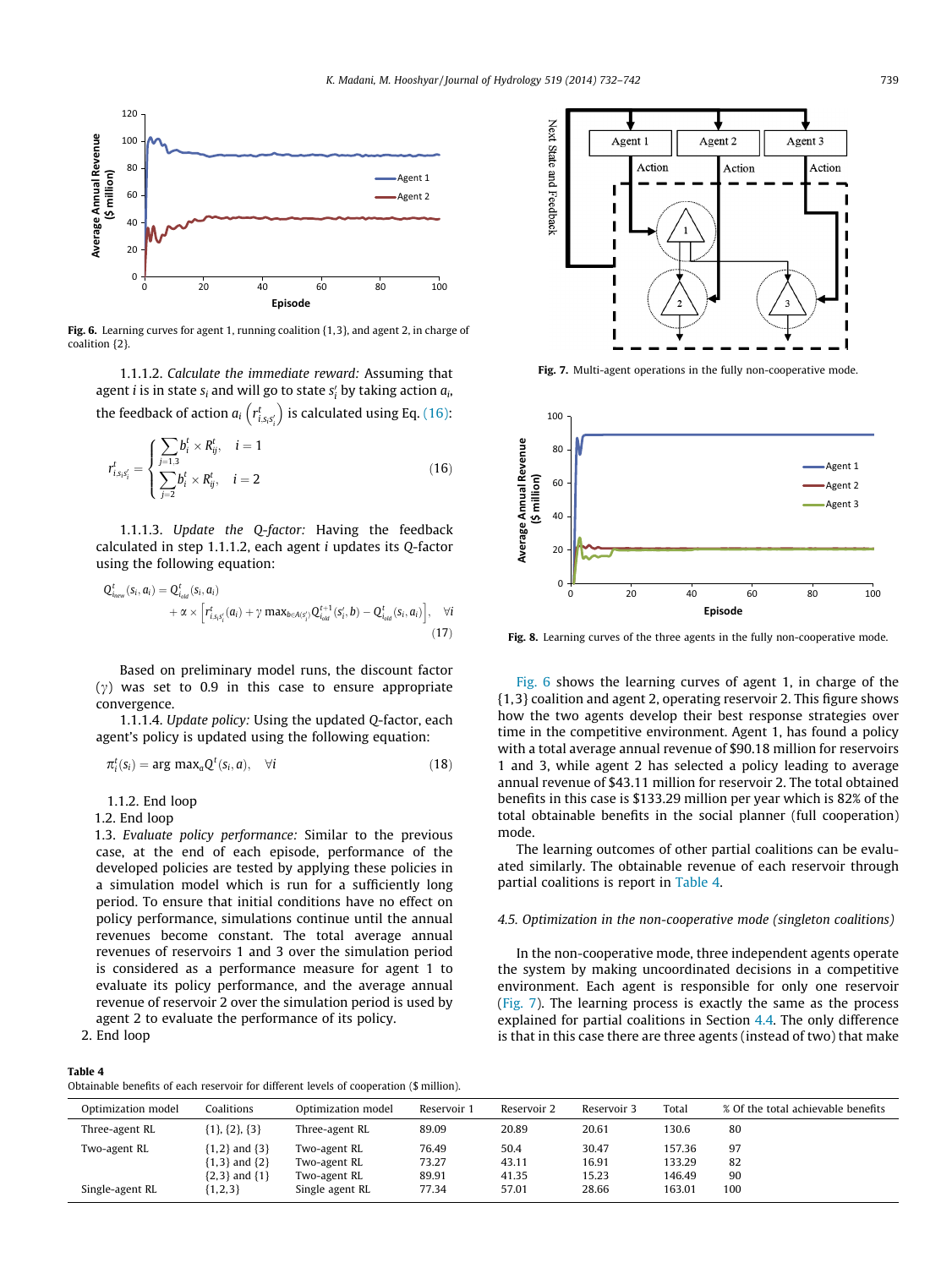<span id="page-8-0"></span>decisions simultaneously. The action of agent i is the release from reservoir i and its state is storage in that reservoir. The learning process in this condition also involved 100 episodes, each containing 50 years. The discount factor  $(y)$  was set to 0.7 to ensure convergence.

[Fig. 8](#page-7-0) indicates the learning curves of the three agents in the non-cooperative mode. Agents 1, 2 and 3 managed to develop best response policies that lead to \$80.09 million, \$20.89 million, and \$20.61 million in average revenue per year at the non-cooperative Nash equilibrium. The overall revenue of the system in this case is \$130.6 million per year which is about 80% of the total obtainable revenue in social planner condition.

Comparison of [Figs. 4, 6](#page-6-0) and [8](#page-7-0) suggests that convergence time is correlated with the size of the state–action space as the fastest convergence occurs in the non-cooperative mode with the smallest state–action space and the slowest convergence occurs in the social planner (fully cooperative) mode with the biggest state–action space.

#### 4.6. Game theoretic allocations

[Table 4](#page-7-0) shows the average annual obtainable benefit from each reservoir under different levels of cooperation. The maximum total gain is possible under the grand coalition when operation strategies are fully coordinated. In this case, the total obtainable benefit of the system is 20% more than the non-cooperative case in which operation strategies are uncoordinated. Partial coalitions can also result in some incremental benefits, depending on which operators form the coalition. The maximum obtainable benefit through partial coalition occurs under coalition {1,2}, reflecting the lower level of contribution by operator 3 to the grand coalition in comparison to the other two operators.

Looking at the obtainable benefits of each reservoir under different levels of cooperation, one can realize why the social planner's (system's optimal) solution is not stable in practice [\(Madani](#page-10-0) [and Dinar, 2012;](#page-10-0) [Read et al., 2014](#page-10-0)). When maximizing social welfare, the central planner is not concerned about the gains of the individuals as the main objective is to maximize the system's benefits regardless of how welfare is distributed among the individuals. In this case, some members of the system might need to sacrifice individual benefits to help with materializing the social planner's (system's) objective. For example, in order to achieve the maximum system benefits, operator 1 should reduce its benefits by \$11.75 million. Therefore, this player has no incentive to participate in the grand coalition. For the same reason, this operator has no incentive to join any partial coalition, making coalitions  $\{1,2,3\}, \{1,2\}$  and  $\{1,3\}$  infeasible. The only remaining non-singleton coalition is {2,3} which cannot be formed because for this coalition to form, operator 3 has to be willing to accept lower benefits than the status quo. This means that in this example rational operators will not accept the system's optimal solution and will prefer to operate in the fully non-cooperative mode, resulting in the noncooperative Nash equilibrium.

However, if utility is transferrable, side payments might create cooperation incentives to stabilize the grand coalition. In this case, the main challenge is to find the fair and efficient levels of sidepayments. CGT solution methods can address this challenge and help determining the appropriate shares of the agents from the

#### Table 5

Calculated shares of the cooperating parties from the grand coalition based on different cooperative game theory methods (million \$).

| 99.90<br>Nash-Harsanyi                                                            | Total<br>Operator 1<br>Operator 2<br>Operator 3 |  |
|-----------------------------------------------------------------------------------|-------------------------------------------------|--|
| 25.04<br>94.44<br>Shapley<br>43.54<br><b>Nucleolus</b><br>98.67<br>35.97<br>28.37 | 31.42<br>31.70<br>163.01<br>163.01<br>163.01    |  |

incremental benefits of cooperation. In order to calculate these shares, CGT solutions must not only consider the parties' gains under the status quo, but also their gains under partial coalitions and their levels of contribution to the grand as well as partial coalitions. While collecting this information has been challenging in multi-agent multi-period problems, application of the suggested RL method helped obtaining this information [\(Table 4\)](#page-7-0), as explained in Sections [4.3–4.5.](#page-5-0) Thus the CGT method explained in Section [2](#page-1-0) can be applied to calculate the fair and efficient allocations of the obtainable benefits under cooperation.

Table 5 shows the suggested shares of the cooperating operators from the grand coalition based on the Nash–Harsanyi, Shapley and Nucleolus methods. The amount of side-payments can be calculated based on these allocation solutions. For example, based on the Nash–Harsanyi solution, operator 2 has to pay \$22.56 (99.9– 77.34) million per year to operator 1 and \$2.76 (31.42–28.66) million per year to reservoir 3 to convince them to stay in the grand coalition, resulting in win–win solutions for all parties.

## 4.7. Stability assessment

All the allocation solutions presented in Table 5 belong to the core of the cooperative game. So, theoretically they leave no incentive for the operators to depart from the grand coalition to act independently or in partial coalitions. Nevertheless, parties have different preferences over the proposed allocation solutions which have been developed based on different notions of fairness. Therefore, there is a need to evaluate the acceptability (stability) of the allocation solutions to find the best solution in this case. Here, the stability of the allocation solutions is evaluated using three commonly used stability analysis methods.

#### 4.7.1. Plurality

The plurality method [\(Sheikhmohammady and Madani, 2008\)](#page-10-0) is the easiest method for evaluation of the acceptability of allocation solutions [\(Dinar and Howitt, 1997; Madani and Dinar, 2012;](#page-10-0) [Madani et al., 2014c\)](#page-10-0). As a social choice rule ([Madani et al.,](#page-10-0) [2014b](#page-10-0)), this qualitative voting method selects the favorite option of the majority as the socially optimal solution. In this example, each player prefers the allocation solution which results in a higher gain. Table 6 shows how the three operators rank the allocation solutions. According to this table, the Nash–Harsanyi solution method is the most popular (potentially acceptable) method with two supporters (operators 1 and 3).

#### 4.7.2. Propensity of disrupt

Socially optimal solutions are not necessarily feasible in practice [\(Read et al., 2014](#page-10-0); [Asgari et al., 2014](#page-10-0)), especially when the stakeholders' powers are heterogonous [\(Madani et al., 2014c\)](#page-10-0). To address this fact, the stability analysis can be complemented by application of quantitative methods that carefully consider the

#### Table 6

Application of the plurality rule to the cooperative allocation solutions (lower ranks are more desirable).

|            | Allocation method | Gain (\$ million) | Rank          |
|------------|-------------------|-------------------|---------------|
| Operator 1 | Nash-Harsanyi     | 99.90             |               |
|            | Shapley           | 98.67             | 2             |
|            | <b>Nucleolus</b>  | 94.44             | 3             |
| Operator 2 | Nash-Harsanyi     | 31.70             | 3             |
|            | Shapley           | 35.97             | 2             |
|            | <b>Nucleolus</b>  | 43.54             |               |
| Operator 3 | Nash-Harsanyi     | 31.42             |               |
|            | Shapley           | 28.37             | 2             |
|            | <b>Nucleolus</b>  | 25.04             | 3             |
|            | Selected method   |                   | Nash-Harsanyi |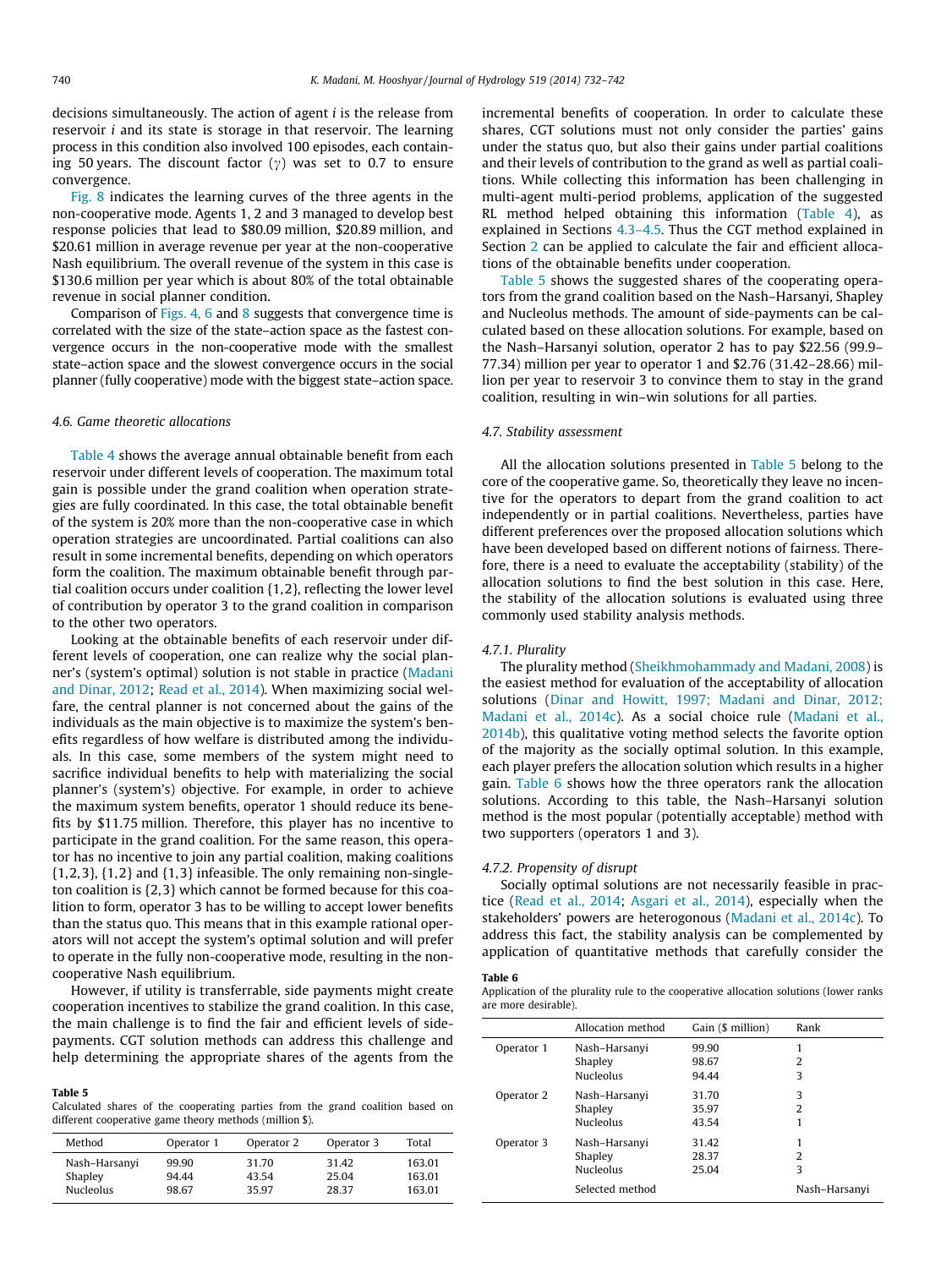power distribution of players. Propensity to disrupt (PTD) [\(Gately,](#page-10-0) [1974\)](#page-10-0) is a commonly used quantitative method ([Straffin and](#page-10-0) [Heaney, 1981; Dinar and Howitt, 1997; Teasley and McKinney,](#page-10-0) [2011; Madani and Dinar, 2012; Asgari et al., 2014](#page-10-0)) to evaluate the stability of game theoretic allocations with respect to the cooperating agents' powers in the grand coalition. Based on the PTD concept, an agent has a stronger negotiation power when its contribution to the grand coalition is relatively higher than the contributions of other agents. The PTD of operator i is defined as the ratio of what the other operators would lose if this operator leaves the grand coalition to what this agent will lose if it leaves the grand coalition:

$$
PTD_i = \frac{\sum_{j \neq i} u_j^* - \nu(N - \{i\})}{u_i^* - \nu(i)}
$$
(19)

The higher the PTD of an operator, the higher its power and the lower its willingness to cooperate. Table 7 shows the PTD of the operators under different allocation schemes. Based on this table, the Nucleolus method is not stable as it results in relatively high PTDs for all agents. Selection of the more stable solution out of the Shapley and Nash–Haranyi solutions would be challenging based on the PTD method. While Nash–Harsanyi results in lower PTDs for operators 1 and 3, it results in a higher PTD for operator 2. The opposite is true for the Shapley solution. Therefore, based on the PTD concept, both Nash–Harsanyi and Shapley solutions can be selected as potentially stable solutions out of the suggested allocation solutions to the study problem.

#### 4.7.3. Stability index

Stability index, or coefficient of variation of agents' power indices, is another commonly used quantitative indicator of the stability of allocation solutions ([Dinar and Howitt, 1997; Teasley and](#page-10-0) [McKinney, 2011; Madani and Dinar, 2012; Madani et al., 2014c;](#page-10-0) [Read et al., 2014\)](#page-10-0). The power index of operator  $i(\alpha_i)$  is defined as the ratio of the operator i's loss if it leaves the grand coalition to

#### Table 7

Propensity to disrupt (PTD) of the operators under different allocation schemes (lower PTD shows higher willingness to cooperate).

|            | Allocation method | Gain (\$ million) | <b>PTD</b> |
|------------|-------------------|-------------------|------------|
| Operator 1 | Nash-Harsanyi     | 99.90             | 0.6        |
|            | Shapley           | 98.67             | 0.8        |
|            | <b>Nucleolus</b>  | 94.44             | 2.2        |
| Operator 2 | Nash-Harsanyi     | 31.70             | 3.8        |
|            | Shapley           | 35.97             | 2.4        |
|            | <b>Nucleolus</b>  | 43.54             | 1.3        |
| Operator 3 | Nash-Harsanyi     | 31.42             | 0.4        |
|            | Shapley           | 28.37             | 1.0        |
|            | <b>Nucleolus</b>  | 25.04             | 2.5        |

#### Table 8

The power index of each player using different institution (higher power index shows a higher willingness to cooperate).

|            | Allocation method | Gain (\$ million) | Power index |
|------------|-------------------|-------------------|-------------|
| Operator 1 | Nash-Harsanyi     | 99.90             | 0.3         |
|            | Shapley           | 98.67             | 0.3         |
|            | <b>Nucleolus</b>  | 94.44             | 0.2         |
| Operator 2 | Nash-Harsanyi     | 31.70             | 0.3         |
|            | Shapley           | 35.97             | 0.5         |
|            | Nucleolus         | 43.54             | 0.7         |
| Operator 3 | Nash-Harsanyi     | 31.42             | 0.3         |
|            | Shapley           | 28.37             | 0.2         |
|            | <b>Nucleolus</b>  | 25.04             | 0.1         |

the summation of other operators' losses when they leave the grand coalition [\(Shapley and Shubik, 1954; Loehman et al., 1979\)](#page-10-0):

$$
\alpha_i = \frac{u_i^* - v(i)}{\sum_{j=1}^n (u_j^* - v(j))}
$$
\n(20)

The lower the power index for an operator, the lower its tendency for cooperation. The stability index is reflective of the quality of power distribution ([Read et al., 2014](#page-10-0)). A lower stability index shows better (equal) distribution of powers among the cooperating agents. Thus, the lower the stability index under an allocation scheme, the more stable the allocation solution under that scheme. Table 8 shows the power indices of the operators for each allocation solution. Based on the table values, Nash–Harsanyi solution is the most stable solution because it distributes the power equally among the operators, resulting in the stability index of zero.

Based on the stability analysis results discussed in Sections [4.7.1–4.7.3](#page-8-0) it can be concluded that the Nash–Harsanyi solution is the most stable among the proposed allocation solutions.

# 5. Conclusions

This paper proposed a new framework for developing cooperative institutions to increase the efficiency of multi-agent multi-period water management problems. The proposed framework combines reinforcement learning (RL) and cooperative game theory (CGT) to address two of the main weaknesses of the dominant approaches in the literature for maximization and distribution of the benefits of multi-beneficiary water resource systems.

The first weakness is related to common application of social planner (systems) approaches with the objective of maximizing the total benefits of the system regardless of how the benefits are shared among the beneficiaries. While the resulting solutions from these approaches are attractive in theory, they are not easy to implement. This is because these methods assume a perfect cooperation among the stakeholders of the system and ignore the dynamics of decision making at the individuals' level. Therefore, they do not provide the required incentives (for changing behavior and implementing the system's optimal solution) to the individual agents who base their decisions on individual rationality rather than group rationality.

Cooperative game theoretic solutions can complement the conventional social planner solution by providing benefit sharing mechanisms that provide strong incentives to individual decision makers to facilitation cooperation in order to achieve the system's optimal solution. However, obtaining the required information for application of game theoretic solutions is very challenging and can be computationally intensive. This has resulted in the second weakness of the previous game theoretic applications in the water resources literature that had to make simplifying assumptions about the achievable benefits of the parties under different levels of cooperation. In order to fill this information gap, this study proposed application of RL, which helps understanding the behavior dynamics of the operating agents in interactive systems.

Combination of RL and CGT, as suggested by this paper, provides an opportunity to explore feasible coordination policies that maximize the total benefits of the system while taking into account the fair allocation of incremental benefits. To show the applicability of the proposed framework to interactive multi-agent multi-period water resource management problems, the suggested game theory–reinforcement learning (GT–RL) method was applied to a hypothetical multi-operator multi-reservoir system. The presented numerical example was relatively small in this proof-ofconcept study, but the developed framework is general and can be applied to larger systems, involving additional decision-making agents, objectives, decision variables, and constraints. With the